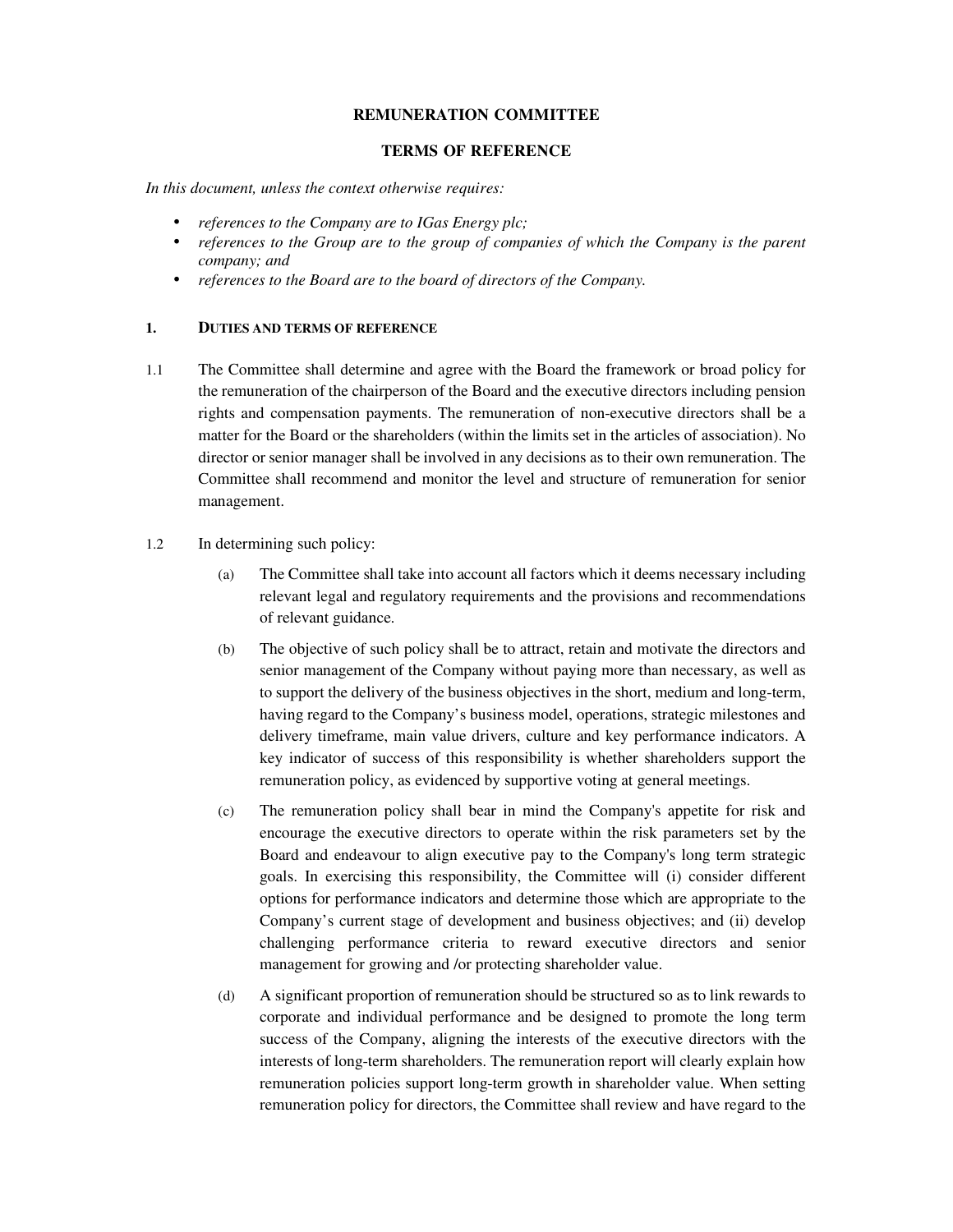pay and employment conditions across the Company or group, especially when determining salary increases.

- 1.3 The Committee shall review the ongoing appropriateness and relevance of the remuneration policy.
- 1.4 The Committee shall approve the design of, and determine targets for, any performance related pay schemes operated by the Company and approve the total annual payments made under such schemes.
- 1.5 The Committee shall review the Company's arrangements for its employees to raise concerns, in confidence, about possible wrongdoing in financial reporting or other matters. The Committee shall ensure that these arrangements allow proportionate and independent investigation of such matters and appropriate follow up action.
- 1.6 The Committee shall review the design of all share incentive plans for approval by the Board and shareholders. For any such plans, determine each year whether awards will be made, and if so, the overall amount of such awards, the individual awards to executive directors and other senior executives and the performance targets to be used. Performance parameters of executive directors should be clearly disclosed in the remuneration report and include retrospective disclosure on the extent that previous targets were met, stating and reconciling the level of bonus earned for the prior year's performance, as well as the type and size of performance targets for the coming year. Annual bonuses should be capped at an appropriate level and threshold targets and maximum vesting targets should be suitably stretching. Where base salaries are high, annual bonuses should be paid in shares, except for cash needed to cover tax on the bonus. Where LTI awards are used, these should be equity-based and structured to reward long-term growth in sustainable shareholder value and should normally be phased so that a regular award policy is operated with annual awards granted after the Company's final results announcement each year. The Committee should apply and disclose stretching performance conditions for executive directors for all forms of LTI awards.
- 1.7 The Committee shall determine the policy for, and scope of, pension arrangements for each executive director and other senior executives.
- 1.8 Pension arrangements for directors and other benefits should be similar to other employees and any enhanced arrangements should be explained and justified in the remuneration report.
- 1.9 Within the terms of the agreed policy and in consultation with the chairperson of the Board and/or Chief Executive Officer, as appropriate, the Committee shall determine the total individual remuneration package of the chairperson of the Board, each executive director and other senior executives including fixed and variable components, share ownership requirements, pensions and clawback.
- 1.10 The Committee shall:
	- (a) ensure that contractual terms on termination and any payments made are fair to the individual and the Company; that failure is not rewarded and the duty to mitigate loss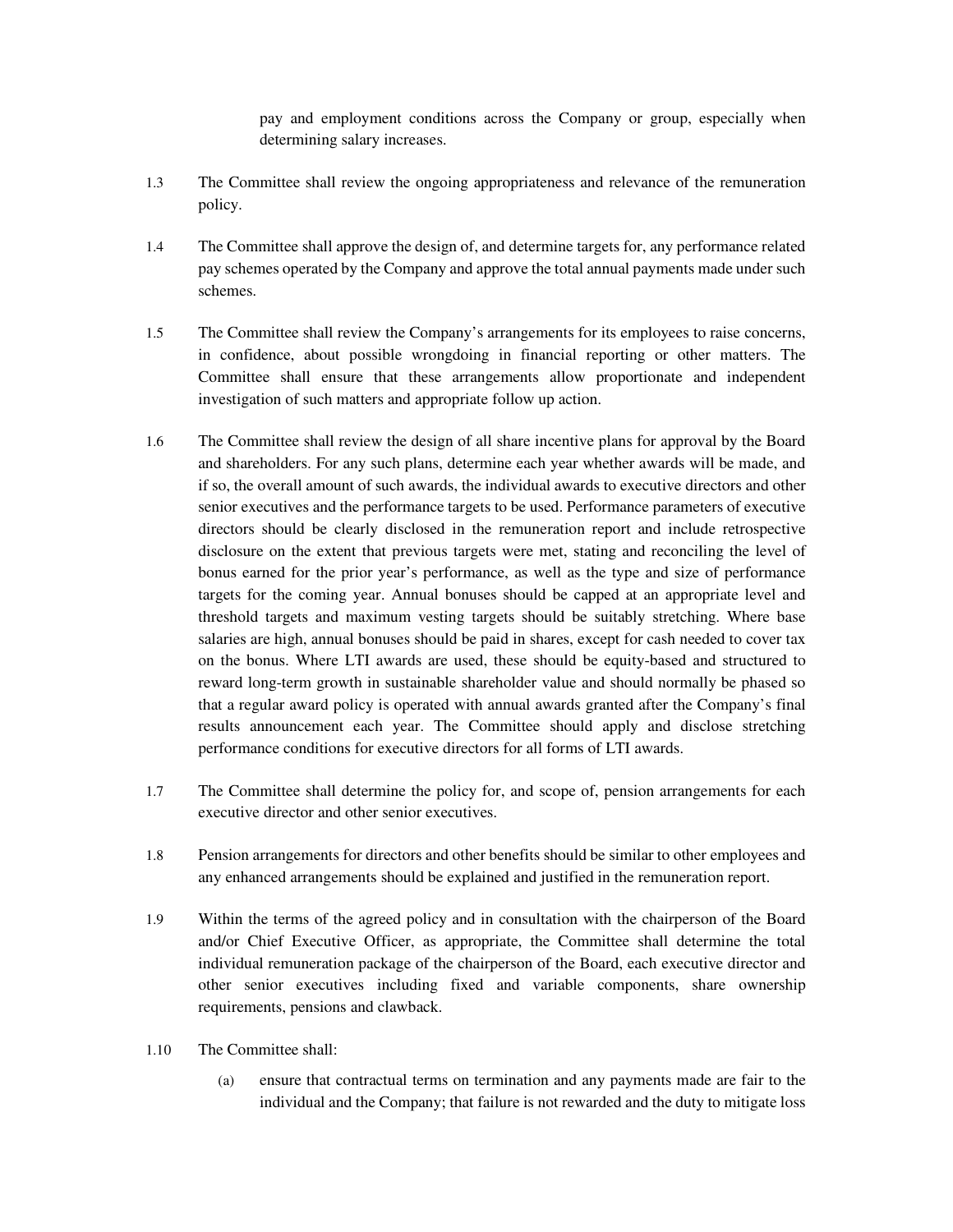is fully recognised. Liquidated damages clauses should be resisted and, generally, there should be no enhanced provisions on a change of control (unless the executive director has been recruited with the specific objective of eliciting a sale);

- (b) oversee any major changes in employee benefits structures throughout the Company or group; and
- (c) agree the policy for authorising claims for expenses from the directors.
- 1.11 The Committee shall be exclusively responsible for establishing the selection criteria, selecting, appointing and setting the terms of reference for any remuneration consultants who advise the Committee. Full disclosure of such appointments, fees, their services and how the Committee has determined the independence of a consultant (as satisfied against a strict test of independence)<sup>1</sup>, should be made in the remuneration report.
- 1.12 The Committee shall obtain reliable, up-to-date information about remuneration in other companies of comparable scale. The Committee shall have full authority to appoint remuneration consultants and to commission or purchase any reports, surveys or information which it deems necessary to help it fulfil its obligations within any budgetary restraints imposed by the Board. However, the Committee recognises that the use of benchmarking within a sector or peer group shall be used with caution and that the Committee shall use judgement based on its assessment of the individual's experience and performance when setting actual pay levels.
- 1.13 The Committee shall consider such other matters as may be requested by the Board.
- 1.14 The Committee shall work with and liaise with the Nomination Committee (or Board, as appropriate) together with those senior managers of the Company responsible for risk, to have appropriate succession plans in place for all directors and senior managers. The Committee will otherwise work with and liaise with other Board committees as necessary.

# **2. MEMBERSHIP**

1

- 2.1 The members of the Committee are currently Philip Jackson (as chairperson of the Committee), Mike McTighe and Cuth McDowell.
- 2.2 The Board shall appoint the chairperson of the Committee, following a recommendation of the Nomination Committee, who shall be an independent non-executive director. In the absence of the chairperson of the Committee and/or an appointed deputy, the remaining members present shall elect one of themselves to chair the meeting who would qualify under these terms of reference to be appointed to that position by the Board. The chairperson of the Board shall not be chairperson of the Committee.
- 2.3 Changes to members of the Committee shall be appointed by the Board on the recommendation of the nomination committee and in consultation with the chairperson of the Committee. For so long as the Company is a smaller listed company, two of the members of the Committee should

<sup>&</sup>lt;sup>1</sup> Note: QCA guidance for remuneration committees further recommends a publicly available policy relating to the use of the auditors for non-audit services.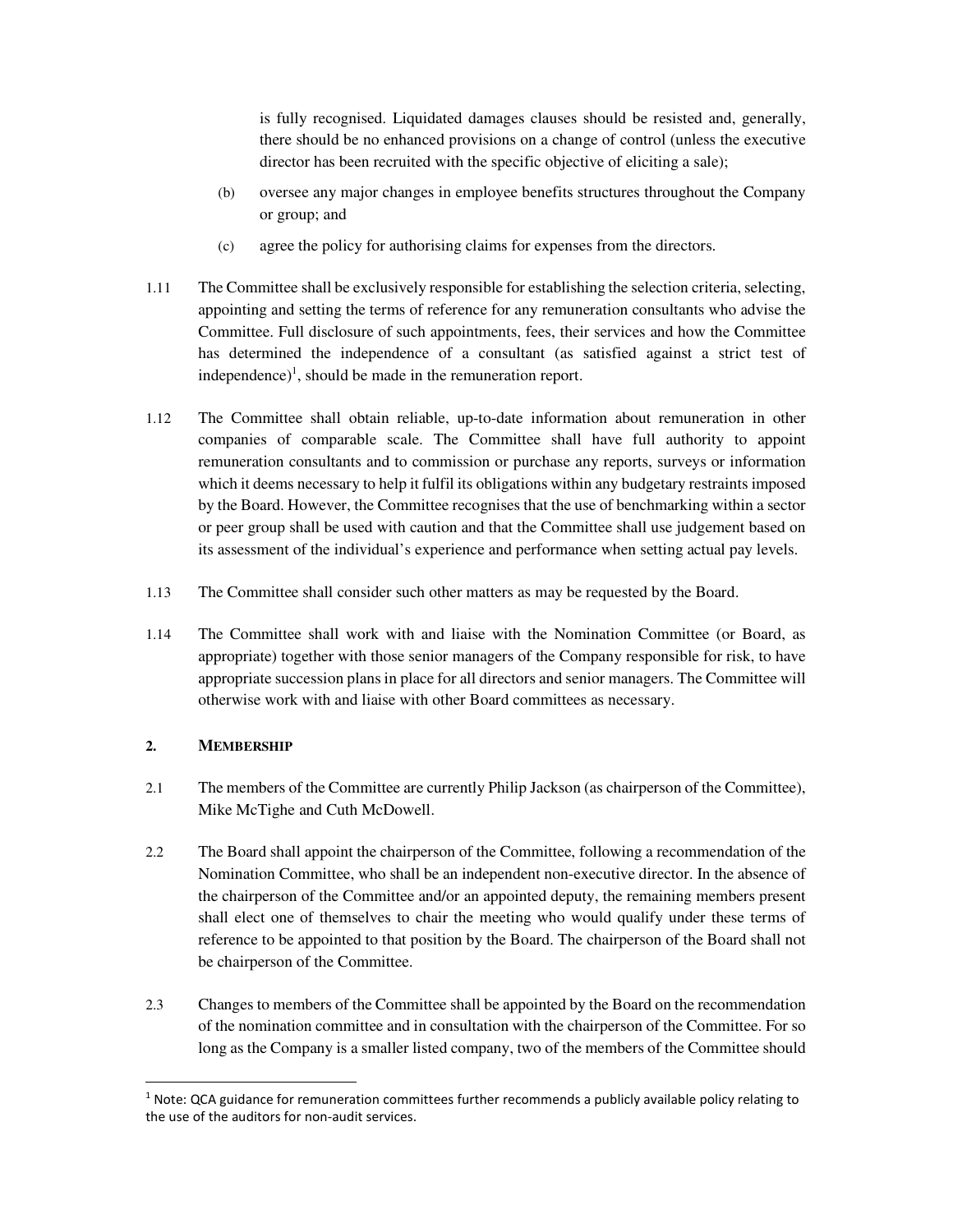be independent non-executive directors, otherwise all members of the Committee should be independent non-executive directors. Appointments to the Committee shall be for periods of up to three years, which may be extended for no more than two additional three-year periods provided the members continue to be independent.

- 2.4 The Committee shall have at least two members. The chairperson of the Board may also serve on the Committee as an additional member, but not the chair the Committee, if he or she was considered independent on appointment as chairperson of the Board.
- 2.5 A quorum shall be any two members of the Committee. The members of the Committee can be varied at any time by a majority resolution of the existing members of the Committee save that any additional appointment must still be an independent non-executive director.
- 2.6 Key responsibilities of the chairperson of the Committee include:
	- (a) setting agendas for meetings, chairing those meetings and ensuring the effective operation of the Committee;
	- (b) ensuring that the committee addresses all of the tasks delegated to it;
	- (c) leading consultations with shareholders on remuneration policy when there is a proposed significant change in the company's remuneration policy;
	- (d) communicating the work of the committee through drafting the annual remuneration report; and
	- (e) answering questions on the annual remuneration report and about remuneration more generally at shareholder meetings. Accordingly, the chairperson of the Committee will make himself available at general meetings to answer such questions.
- 2.7 Key responsibilities of a Committee member include:
	- (a) Being independent and willing to justify the decisions of the Committee to executive directors and senior management;
	- (b) being willing and able to resist inappropriate demands from executive directors and senior management;
	- (c) always being willing to seek and take into consideration the views of shareholders;
	- (d) committing sufficient time to the role and be willing to develop the necessary skills and knowledge (including, for example, current market practice, taxation and legal requirements) to work as part of a small committee; and
	- (e) being prepared to seek external advice when necessary.

# **3. VOTING ARRANGEMENTS**

3.1 Each member of the Committee shall have one vote which may be cast on matters considered at the meeting. Votes can only be cast by members attending a meeting of the Committee.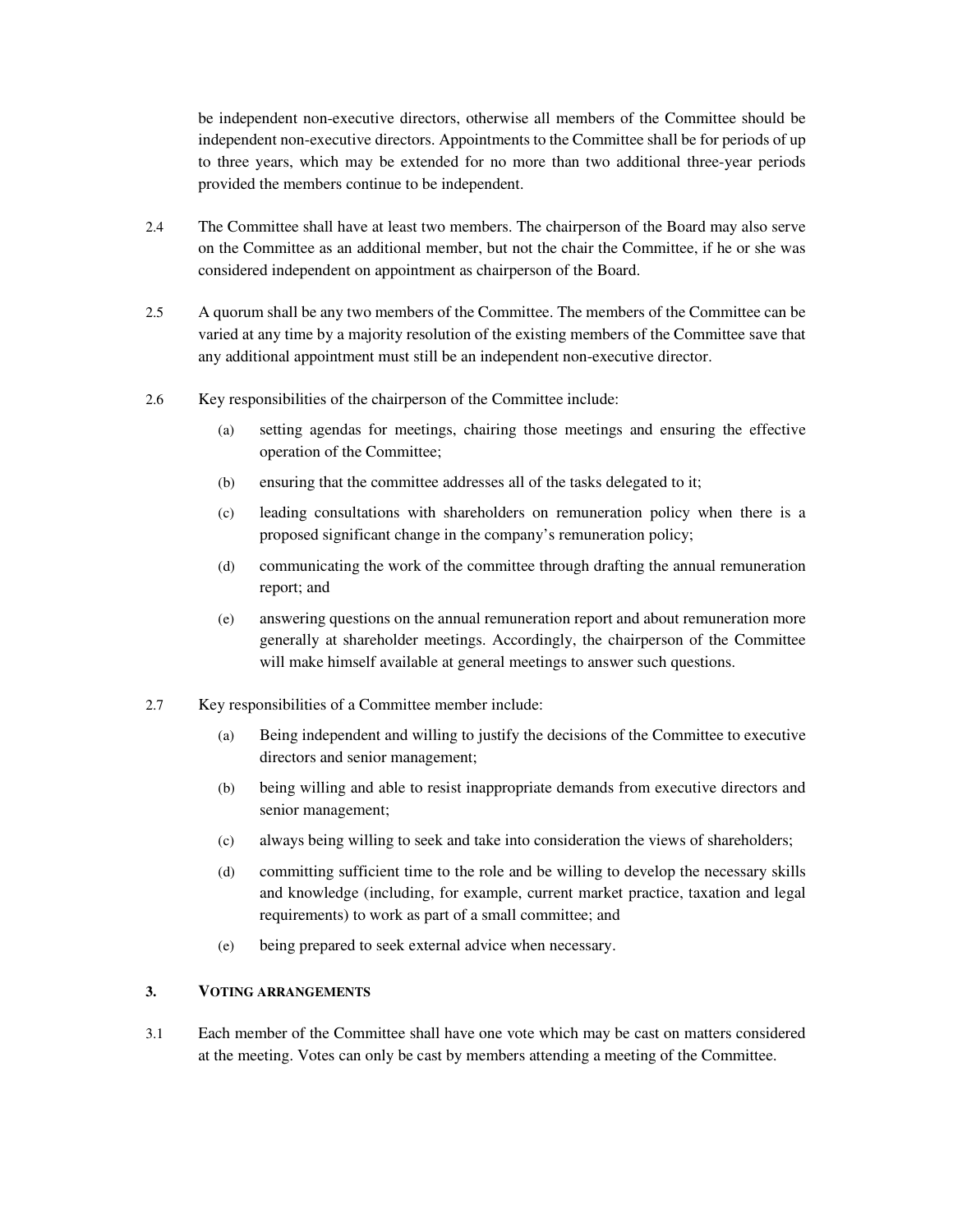- 3.2 If a matter that is considered by the Committee is one where a member of the Committee, either directly or indirectly has a personal interest, that member shall not be permitted to vote at the meeting.
- 3.3 Save where he has a personal interest, the chairperson of the Committee will have a casting vote.

# **4. ATTENDANCE AT MEETINGS**

- 4.1 The Committee will meet at least twice a year. The Committee may meet at other times during the year as required for the Committee to discharge its duties. More frequent meetings may be required where, for example, the Company is consulting on a possible change to the remuneration arrangements and as the Company develops a forward-looking policy, particularly where shareholder approval is required for a relevant change.
- 4.2 Only members of the Committee have the right to attend Committee meeting but other nonmembers (including the Chief Executive Officer, human resources director and committee advisers) may, as determined on a case-by-case basis by the Committee, be invited to attend all or part of any meeting as and when appropriate. The Committee shall require its secretary to attend Committee meetings.
- 4.3 The Committee shall appoint a secretary and that secretary (or his or her nominee) shall be the secretary of the Committee and will ensure that the Committee receives information and papers in a timely manner to enable full and proper consideration to be given to the issues. The secretary to the Committee shall not be an executive director of the Company.

# **5. NOTICE OF MEETINGS**

- 5.1 Meetings of the Committee shall be summoned by the secretary of the Committee at the request of any of the chairperson of the Committee.
- 5.2 Unless otherwise agreed, notice of each meeting confirming the venue, time and date together with an agenda of the matters to be discussed at the meeting shall be forwarded to each member and any other person required to attend no later than five working days before the date of the meeting. Any supporting papers shall be sent to each member of the Committee and to other attendees (as appropriate) at the same time.

# **6. AUTHORITY**

The Committee is authorised by the Board to examine any activity within its terms of reference and is authorised to obtain, at the Company's expense, legal or professional advice on any matter within its terms of reference. A duly convened meeting of the Committee at which a quorum is present shall be competent to exercise all or any of the authorities, powers and discretions vested in or exercisable by the Committee. The Committee is authorised to seek any information it requires from any employee or director, and all such employees or directors will be directed to co-operate with any request made by the Committee.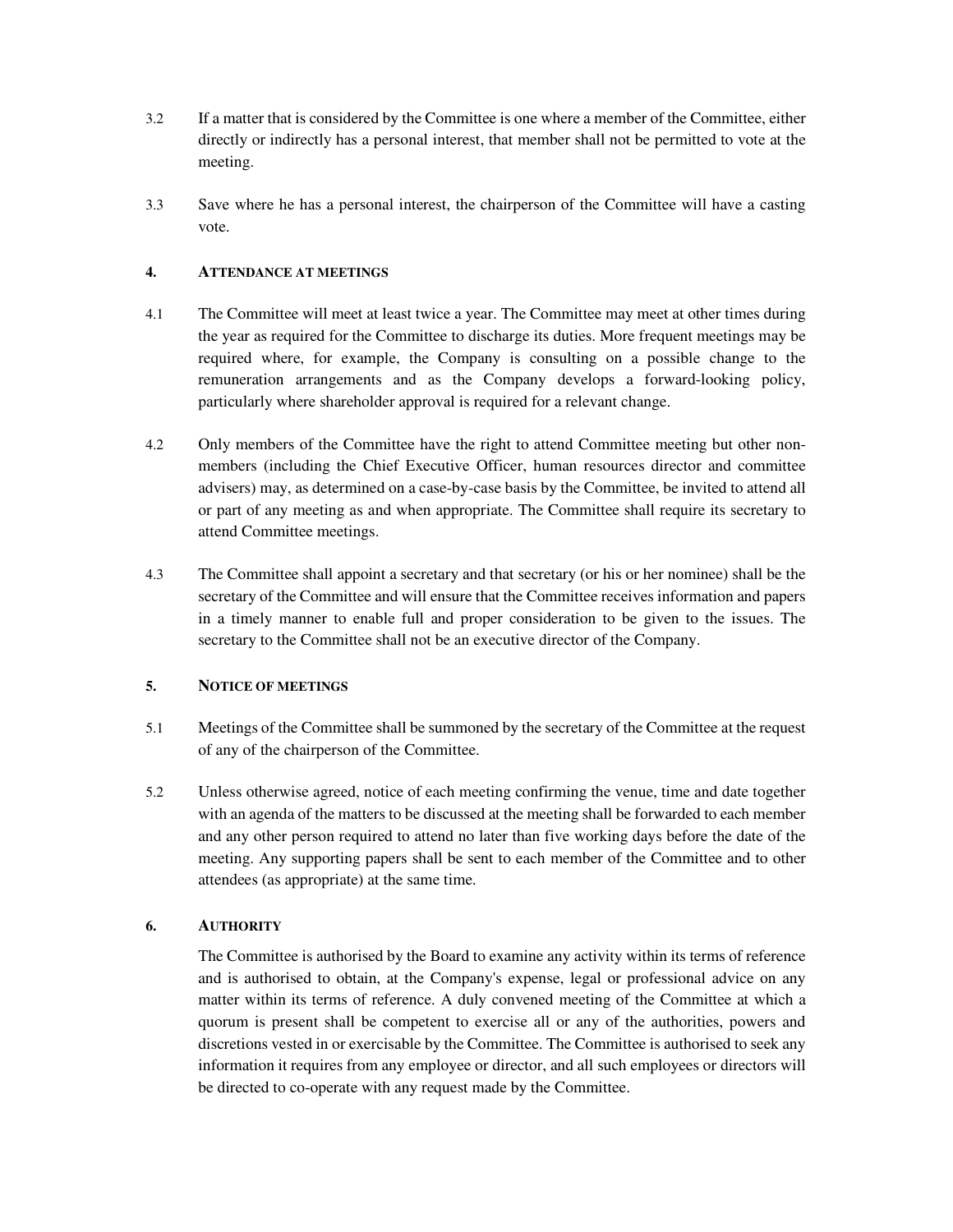# **7. REPORTING**

The proceedings and resolutions of the Committee meetings, including the names of those present and in attendance shall be minuted by secretary to the Committee. Draft minutes of each meeting will be circulated promptly to all members of the Committee. Once approved, the minutes of each meeting will be circulated to all other members of the Board unless, in the opinion of the chairperson of the Board, it would be inappropriate to do so. The chairperson of the Committee shall report to the Board on its proceedings after each meeting on all matters within its duties and responsibilities.

### **8. GENERAL MATTERS**

- 8.1 The Committee shall arrange for periodic reviews of its own performance and, at least once a year, review its constitution and terms of reference to ensure it is operating at maximum effectiveness and recommend any changes it considers necessary to the Board for approval. The terms of reference of the Committee shall be made available on the Company's website.
- 8.2 The Committee shall have access to sufficient resources in order to carry out its duties, including access to its secretary and legal advisors for assistance as required and be provided with appropriate and timely training, both in the form of an induction programme for new members and on an on-going basis for all members. New members of the Committee will familiarise themselves with:
	- (a) the business strategy and operations of the Company;
	- (b) the Committee's terms of reference;
	- (c) the Company's current remuneration policy and the extent of shareholder support for it (whether expressed through voting or otherwise);
	- (d) the particular roles of the directors and senior management in the group;
	- (e) the key competitors of the Company;
	- (f) the current pay and bonus structures within the organisation, including:
		- (i) pay levels, performance targets and any benchmarking;
		- (ii) the key terms of long-term incentives; and
		- (iii) benefits arrangements, pension schemes and similar benefits in kind;
	- (g) employment and service contract terms (paying particular attention to reasonable notice periods and rights on cessation of office or employment); and
	- (h) shareholdings of directors and how these have changed over the years.
- 8.3 The Committee shall give due consideration to laws, regulations and any published guidelines or recommendations regarding the remuneration of directors of listed/non listed companies and formation and operation of share schemes as appropriate.
- 8.4 The Committee shall make whatever recommendations to the Board it deems appropriate on any area within its remit where action or improvement is needed.